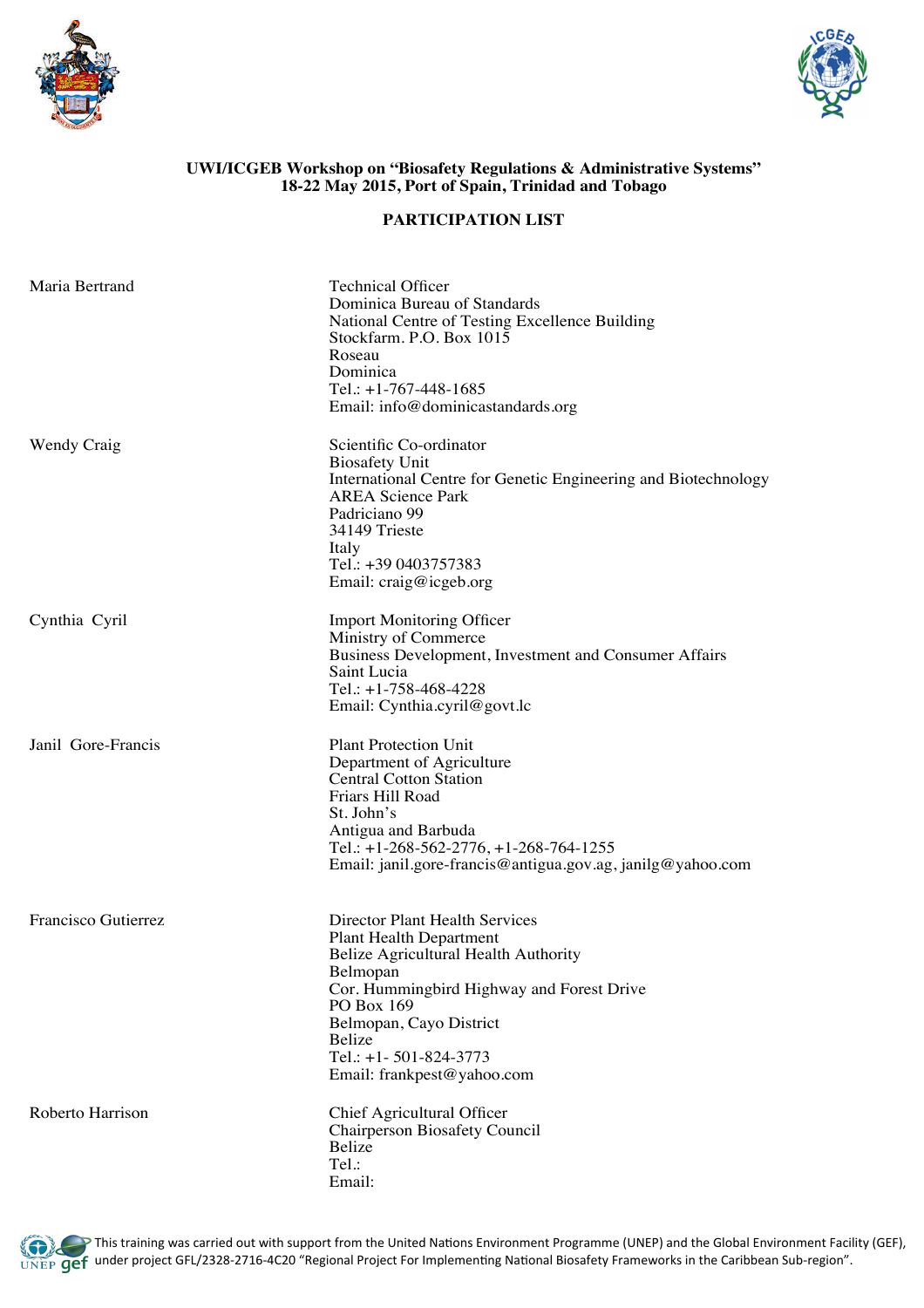| Colin Hodge    | Legal Drafter<br>Ministry of Legal Affairs<br>Government Office Complex<br>Parliament Drive<br>St. John's<br>Antigua and Barbuda<br>Tel.: $+1-268-562-4129$ , $+1-268-462-0017$<br>Email: colin.hodge@antigua.gov.ag                                                                                                       |
|----------------|----------------------------------------------------------------------------------------------------------------------------------------------------------------------------------------------------------------------------------------------------------------------------------------------------------------------------|
| Karen Hughes   | Legal Drafter<br>Department of Legal Affairs<br>(St. Kitts)<br>Saint Kitts and Nevis<br>Tel.: $+1-869-467-1186$<br>Email: blestkay@yahoo.com                                                                                                                                                                               |
| Andre Innocent | Deputy Director, Agricultural Services<br>Ministry of Agriculture, Food Production, Fisheries, Cooperatives and<br><b>Rural Development</b><br>Saint Lucia<br>Tel.: +1-758-468-4155/24<br>Email: ddas@govt.lc, barry140@hotmail.com                                                                                        |
| Cherese Jack   | <b>Assistant Project Coordinator</b><br><b>National Biosafety Framework Project</b><br><b>Environment Management Division</b><br>Ministry of Health and the Environment<br>Ministerial Building<br>Kingstown<br>Saint Vincent and the Grenadines<br>Tel.: $+1-784-456-1847$ , $+1-784-494-2618$<br>Email: nbfsvg@gmail.com |
| Michelle John  | Office of Research<br>Sir Frank Stockdale Building<br>Faculty of Food and Agriculture<br>The University of the West Indies<br>St. Augustine<br>Trinidad and Tobago<br>Tel.: +1-868-662-2002 (Ext. 82226 or 82274)<br>Email: Michelle.John@sta.uwi.edu,<br>regionalbiosafetyproject913@outlook.com                          |
| Nigel John     | Project Officer (Biosafety)<br><b>Regional Biosafety Project</b><br>Office of Research<br>The University of the West Indies<br>St. Augustine<br>Trinidad and Tobago<br>Tel.: $+1-868-654-0573$<br>Email: john@sta.uwi.edu, regionalbiosafetyproject913@outlook.com                                                         |
| Paul Keese     | Science Advisor<br>Office of the Gene Technology Regulator<br>MDP 54, GPO Box 9848<br>Canberra, ACT 2601<br>Australia<br>Tel.: +61 262714254; +61 467637673 (cell)<br>Email: paul.keese@health.gov.au                                                                                                                      |
| Marlene Keese  | Principal Legal Officer<br>Therapeutic Goods Administration<br>P.O. Box 100 Woden ACT 2606<br>Australia<br>Tel.: +61 262328398<br>Email: marlene.keese@tga.gov.au                                                                                                                                                          |